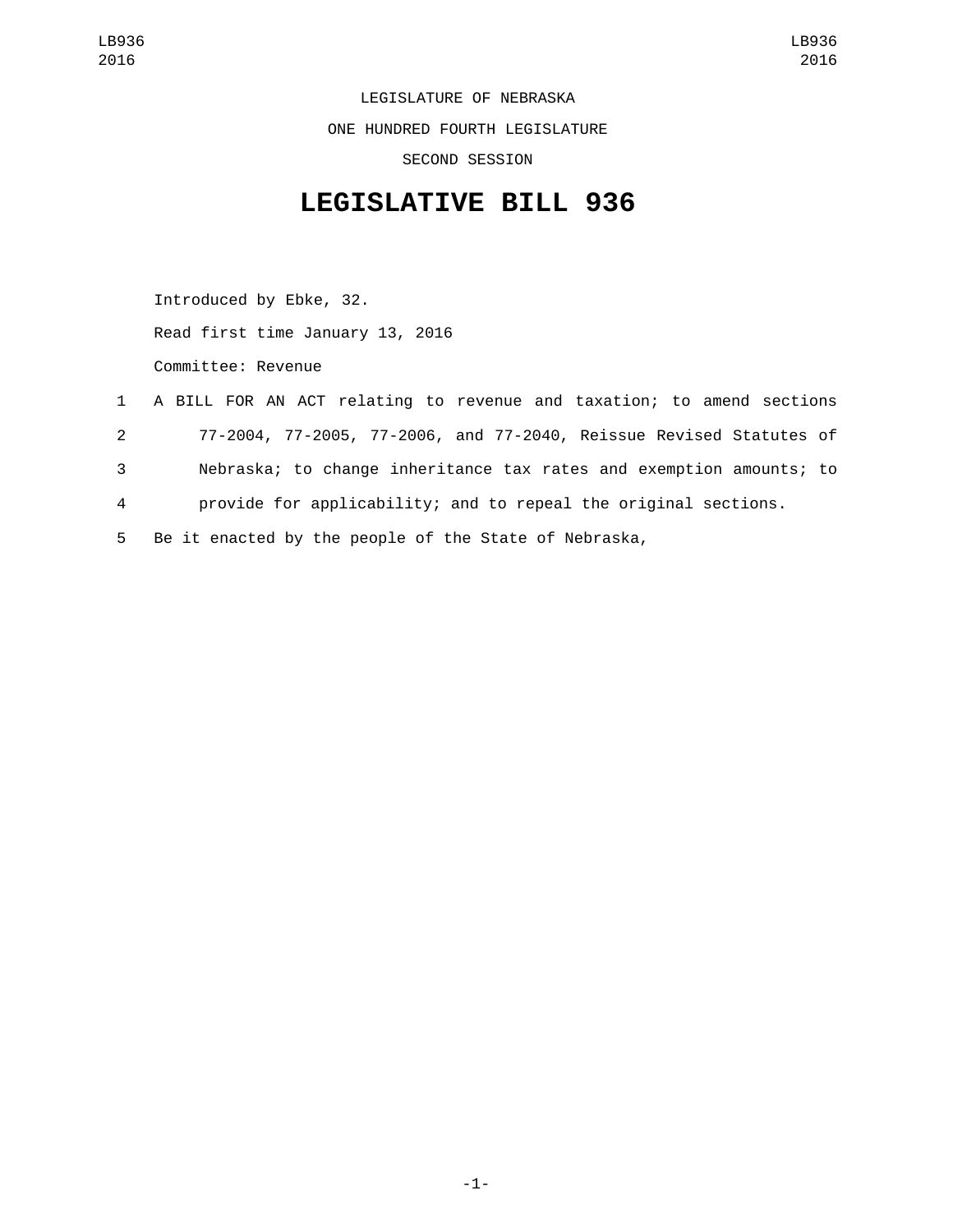Section 1. Section 77-2004, Reissue Revised Statutes of Nebraska, is 2 amended to read:

 77-2004 In the case of a father, mother, grandfather, grandmother, brother, sister, son, daughter, child or children legally adopted as such in conformity with the laws of the state where adopted, any lineal descendant, any lineal descendant legally adopted as such in conformity with the laws of the state where adopted, any person to whom the deceased for not less than ten years prior to death stood in the acknowledged relation of a parent, or the spouse or surviving spouse of any such persons, the rate of tax shall be one percent of the clear market value 11 of the property in excess of one hundred  $f$ orty thousand dollars received by each person. Any interest in property, including any interest acquired in the manner set forth in section 77-2002, which may be valued at a sum 14 of one hundred <del>less than forty</del> thousand dollars or less shall not be subject to tax. In addition the homestead allowance, exempt property, and family maintenance allowance shall not be subject to tax. Interests passing to the surviving spouse by will, in the manner set forth in section 77-2002, or in any other manner shall not be subject to tax.

 Sec. 2. Section 77-2005, Reissue Revised Statutes of Nebraska, is 20 amended to read:

 77-2005 In the case of an uncle, aunt, niece, or nephew related to the deceased by blood or legal adoption, or other lineal descendant of the same, or the spouse or surviving spouse of any of such persons, the 24 rate of tax shall be one thirteen percent of the clear market value of 25 the property received by each person in excess of one hundred fifteen thousand dollars. If the clear market value of the beneficial interest is 27 one hundred fifteen thousand dollars or less, it shall not be subject to tax.

 Sec. 3. Section 77-2006, Reissue Revised Statutes of Nebraska, is 30 amended to read:

31 77-2006 In all other cases the rate of tax shall be one eighteen

-2-